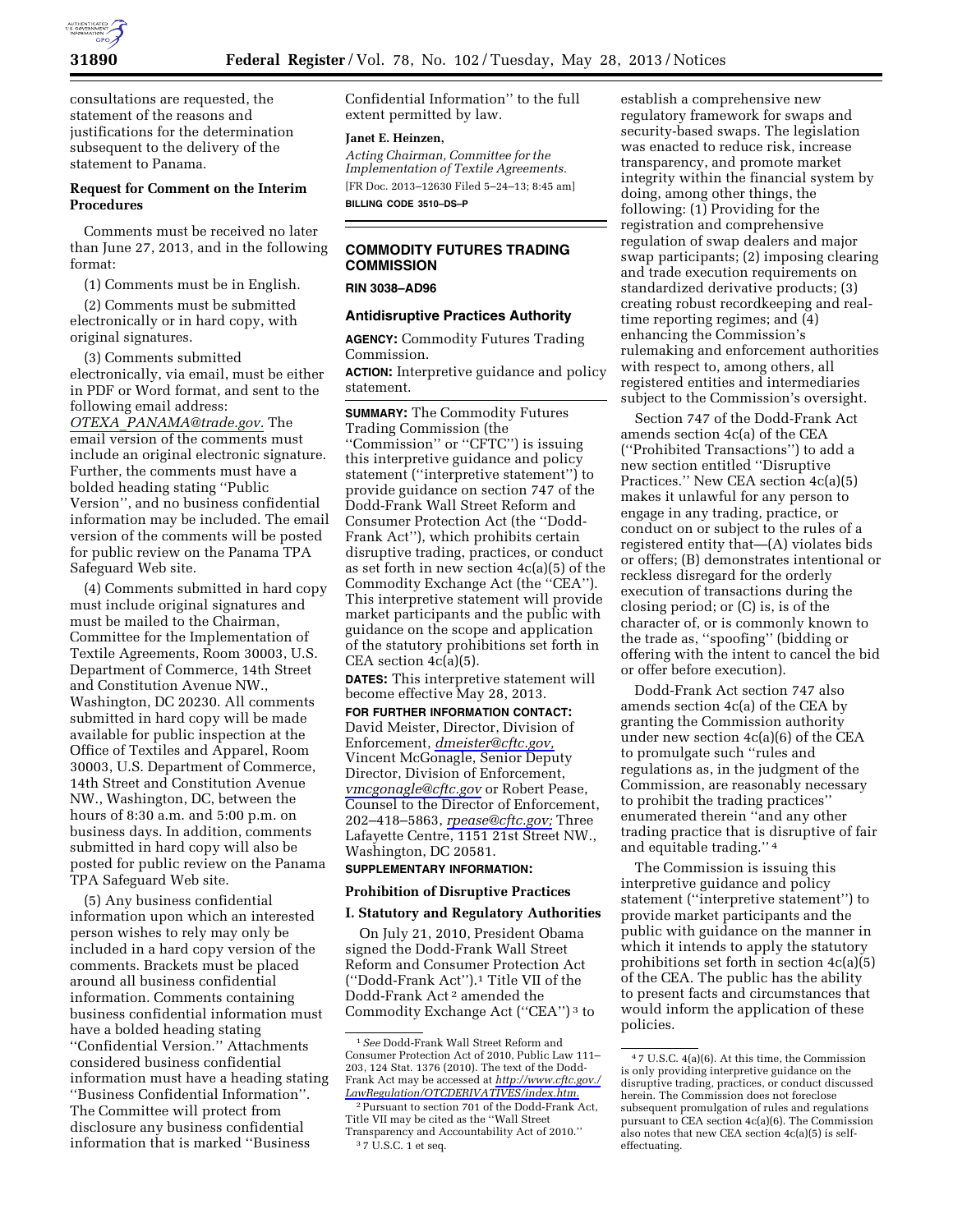#### **II. Proposed Interpretive Order**

On March 18, 2011, the Commission issued a proposed interpretive order (''Proposed Order'') providing proposed interpretive guidance on the three new statutory provisions of section 4c(a)(5) of the CEA.5 In the Proposed Order, the Commission stated that CEA section 4c(a)(5) applied to trading, practices, or conduct on registered entities, including designated contract markets (''DCMs'') and swap execution facilities (''SEFs'').6 The Proposed Order also provided that CEA section 4c(a)(5) would not apply to block trades, bilaterally negotiated swap transactions, or exchanges for related positions (''EFRPs'') transacted in accordance with the rules of a DCM or SEF<sub>7</sub>

With respect to CEA section 4c(a)(5)(A)'s prohibition on violating bids and offers, the Proposed Order stated that a person is prohibited from buying a contract at a price that is higher than the lowest available offer price and/or from selling a contract at a price that is lower than the highest available bid price.8 Such conduct, regardless of intent, disrupts the foundation of fair and equitable trading. The Commission further proposed that CEA section 4c(a)(5)(A) was a *per se*  offense where the Commission would not be required to show that a person violating bids or offers did so with any intent to disrupt fair and equitable trading.9

In the Proposed Order, the Commission also stated that CEA section 4c(a)(5)(A) is applicable in any trading environment where a person exercises some control over the selection of bids and offers against which they transact, including when using an automated trading system that operates without pre-determined matching algorithms.10 The Commission further explained that CEA section 4c(a)(5)(A) does not apply where a person is unable to violate a bid or offer—i.e., when a person is using an order matching algorithm.11 The

 $676$  FR at 14945. The Commission also stated that a trade does not become subject to CEA section 4c(a)(5) because it is reported to a swap data repository, even though such swap data repository is a registered entity. 7 *Id.* at 14946. 8 *Id.* 

- 
- 9 *Id.*
- 10 *Id.*
- 
- 11 *Id.*

Commission also proposed that CEA section  $4c(a)(5)(A)$  would not apply where an individual is executing a sequence of trades to buy all available bids or sell to all available offers on an order book in accordance with the rules of the facility on which the trades were executed.12

In regard to CEA section  $4c(a)(5)(B)$ , the provision for orderly execution during the closing period, the Commission interpreted the provisions as requiring that a market participant must at least act recklessly to violate CEA section  $4c(a)(5)(B).$ <sup>13</sup> The Proposed Order stated that accidental, or even negligent trading, is not a sufficient basis for the Commission to claim a violation has occurred under CEA section 4c(a)(5)(B). The Proposed Order also generally defined the closing period as the period in the contract or trade when the settlement price is determined under the rules of that registered entity.14

The Proposed Order also explained that while CEA section  $4c(a)(5)(B)$ encompasses any trading, practices, or conduct inside the closing period that affects the orderly execution of transactions during the closing period, disruptive conduct outside the closing period may also form the basis for investigations of potential CEA section 4c(a)(5)(B) violations.15 Section 4c(a)(5)(B) violations may also include executed orders, as well as bids and offers submitted by market participants for the purpose of disrupting fair and equitable trading.16

When determining whether a person violated CEA section 4c(a)(5)(B), the Commission proposed to evaluate the facts and circumstances as of the time the person engaged in the trading, practices, or conduct.17 The Commission proposed to use existing concepts of orderliness when assessing whether trades were executed, or orders were submitted, in an orderly fashion in the time periods prior to and during the closing period.18 The Proposed Order also expressed that market participants should assess market conditions and consider how their trading practices and conduct would affect the orderly execution of transactions during the closing period.19

With respect to CEA section 4c(a)(5)(C), the Proposed Order stated

- 15 *Id.*
- 16 *Id.*
- 17 *Id.*
- 18 *Id.*
- 19 *Id.*

that a market participant must act with some degree of intent to violate the ''spoofing'' provision.20 Reckless trading, practices, or conduct would not violate CEA section 4c(a)(5)(C); instead, a person must intend to cancel a bid or offer before execution.21 Additionally, orders, modifications, or cancellations would not be considered ''spoofing'' if they were submitted as part of a legitimate, good-faith attempt to consummate a trade.22 While the Proposed Order did not exempt partial fills from CEA section 4c(a)(5)(C), legitimate, good-faith cancellations of partially filled orders would not violate CEA section  $4c(a)(5)(C).^{23}$  Similar to the Commission's proposed approach to CEA section 4c(a)(5)(B), the Commission proposed to evaluate the facts and circumstances when distinguishing between legitimate trading and ''spoofing'' behavior.24

Under the Proposed Order, CEA section 4c(a)(5)(C) covers bid and offer activity on all registered entities, including all bids and offers in pre-open periods or during exchange-controlled trading halts. The Proposed Order also provided three non-exclusive examples of ''spoofing'' behavior.25 The Commission further proposed that CEA section  $4c(a)(5)(C)$  does not cover nonexecutable market communications such as requests for quotes and other authorized pre-trade communications.26 Finally, the Commission proposed that a violation of CEA section 4c(a)(5)(C) does not require a pattern of activity, even a single instance of trading activity can be disruptive of fair and equitable trading.27

The Commission requested comment on all aspects of the Proposed Order, with the comment period ending on May 17, 2011. In response to the Proposed Order, the Commission received 16 comments from industry members, trade associations, exchanges, and other members of the public.28 In

25The Proposed Order described ''spoofing'' to include the following: (i) Submitting or cancelling bids or offers to overload the quotation system of a registered entity, (ii) submitting or cancelling bids or offers to delay another person's execution of trades, and (iii) submitting or cancelling multiple bids or offers to create an appearance of false market depth. 76 FR at 14946.

28Appendix 3 contains the list of commenters that responded to the Proposed Order. The comment letters may be accessed through *[http://](http://comments.cftc.gov/PublicComments/CommentList.aspx?id=893) [comments.cftc.gov/PublicComments/CommentList.](http://comments.cftc.gov/PublicComments/CommentList.aspx?id=893) [aspx?id=893.](http://comments.cftc.gov/PublicComments/CommentList.aspx?id=893)* 

<sup>5</sup> 76 FR 14943 (Mar. 18, 2011). On November 2, 2010, the Commission issued an Advance Notice of Proposed Rulemaking (the ''ANPR'') asking for public comment on section 747 of the Dodd-Frank Act. 75 FR 67301 (Nov. 2, 2010). The ANPR formed the basis for a roundtable held on December 2, 2010, by Commission staff in Washington, DC. The Commission subsequently terminated the ANPR on

<sup>12</sup> *Id.* 

<sup>13</sup> *Id.* 

<sup>14</sup> *Id.* 

<sup>20</sup> *Id.* 

<sup>21</sup> *Id.* 

<sup>22</sup> *Id.* 

<sup>23</sup> *Id.* 

<sup>24</sup> *Id.* 

<sup>26</sup> 76 FR at 14946.

 $\,$   $^{27}$   $Id.$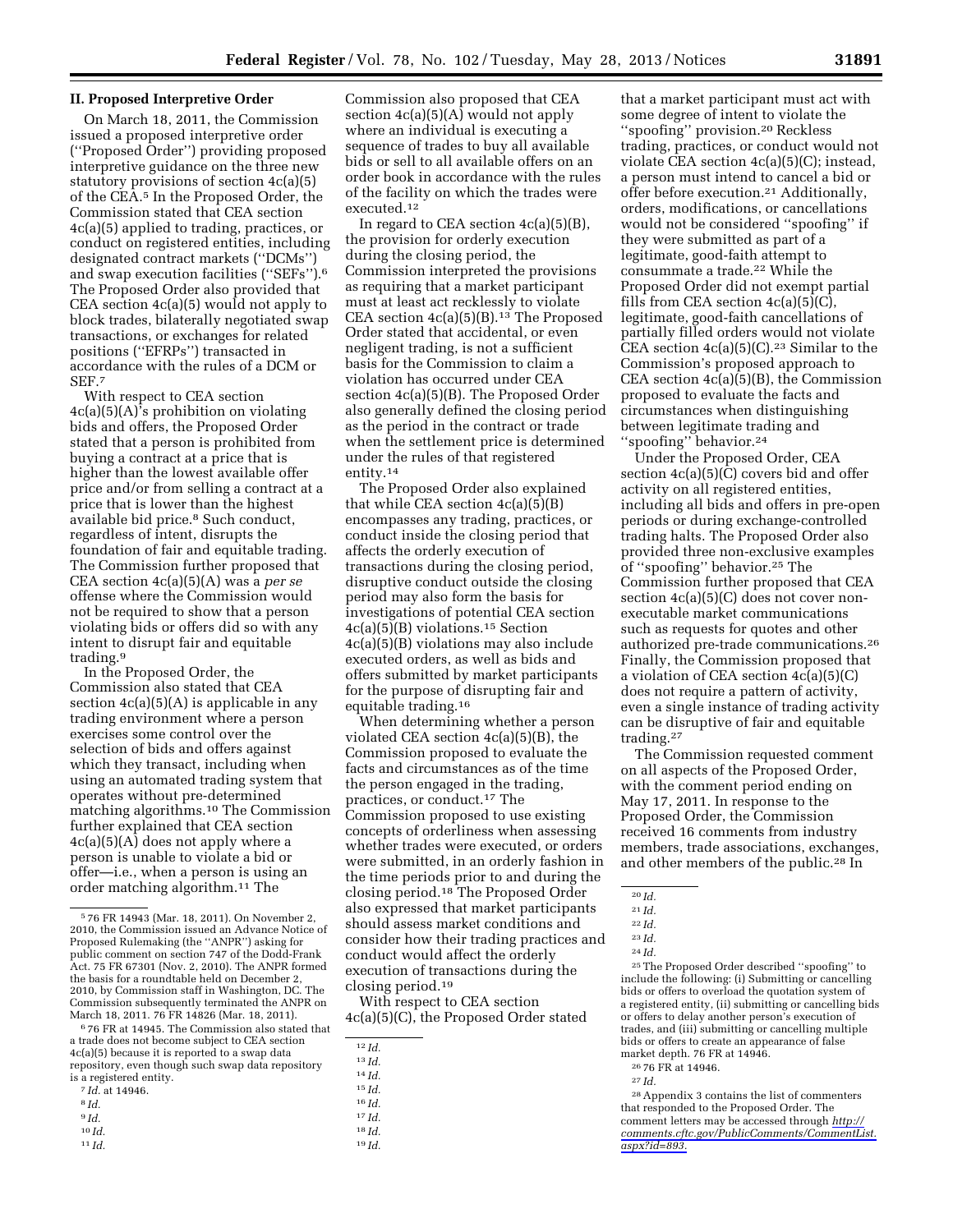drafting this interpretive statement, the Commission also considered the ANPR and December 2, 2010 roundtable comments, as well as comments related to section 747 of the Dodd-Frank Act that were filed in response to the SEF notice of proposed rulemaking (the ''SEF NPRM'').29

### **III. Comments on the Proposed Order**

# *A. General Applicability of CEA Section 4c(a)(5)*

#### 1. Comments

In response to the Proposed Order, several commenters requested additional guidance and suggested that additional clarity was needed regarding how the Commission would interpret and apply new CEA section 4c(a)(5).30 Some commenters supported the statutory requirement in new CEA section 4c(a)(5) to prohibit the enumerated trading practices and prevent the disruption of fair and equitable trading.<sup>31</sup> Other commenters noted that the Commission should recognize the complementary role of the exchanges and continue relying on the exchanges' self-regulatory organization (''SRO'') authority to identify and pursue trading practices that are manipulative or detrimental to the exchange's markets.32 Commenters also requested that CEA section 4c(a)(5) violations be limited to those trading platforms on DCMs or SEFs that have order book functionality.33 Lastly, some

31*See, e.g.,* ISDA at 2 (''ISDA supports the Commission's effort to facilitate fair and equitable trading on registered entities by issuing guidance as to the parameters of the three statutory disruptive practices found in Subsection 5.''); ICE at 2 (''ICE continues to support the Commission's efforts to promote open and competitive markets while improving the ability to deter improper trading practices that are disruptive to legitimate trading and orderly markets.''); Barnard at 2 (''I welcome and support your proposed interpretive order. It brings clarity to the antidisruptive practices authority, and strikes the right balance between rules- and principles-based regulation.'').

32*See, e.g.,* ICE at 5 (''ICE respectfully suggests that the Commission continue to rely on exchange SRO authority to identify and pursue trading practices that are determined to be manipulative or detrimental to the exchange's markets, including practices that are the character of spoofing.''); FIA at 7 (''The Associations believe that any rulemaking under 747 must reinforce the distinct yet complementary roles of the Commission and the exchanges.''); and CMC at 2 (''SROs and the Commission historically have served distinct but largely complementary roles.'').

33*See, e.g.,* ISDA at 2 (''Subsection 5, though stated to apply to all ''registered entities''—that is . . . swap execution facilities ('SEFs') and

commenters requested that the Commission incorporate a manipulative intent requirement into its new antidisruptive practices authority to ensure that the prohibitions in CEA section 4c(a)(5) do not capture legitimate trading practices that may be indistinguishable from the proposed prohibited conduct.34

## 2. Commission Guidance

The Commission recognizes commenters' requests for additional guidance on CEA section 4c(a)(5) and is issuing this interpretive statement to clarify how the Commission interprets and intends to apply the three statutory provisions of CEA section 4c(a)(5). With respect to the role of exchanges in ensuring fair and equitable markets, the Commission agrees with commenters that exchanges serve an important role in preventing the disruptive practices prohibited in CEA section 4c(a)(5) and ensuring fair and equitable trading in CFTC-regulated markets.

The Commission declines the request by commenters to interpret CEA section 4c(a)(5) as applying to only those trading platforms or venues that have order book functionality. In accordance with the statutory language of CEA section 4c(a)(5), the Commission interprets CEA section 4c(a)(5) to apply to *any* trading, practices or conduct on a registered entity 35 such as a DCM or SEF.36 Depending on the particular facts and circumstances, CEA section 4c(a)(5) violations may also occur on trading platforms or venues that are distinct from order books, even if such platforms or venues may have similar functionality.

The Commission also declines commenters' requests to read a

34*See, e.g.,* FIA at 5 (''Unfortunately, the antidisruptive practices authority captures many legitimate trading practices which, without a manipulative intent requirement, are objectively indistinguishable from the proposed prohibited conduct.'').

35Section 1a(40) of the CEA defines ''registered entity'' as ''(A) a board of trade designated as a contract market under section 5; (B) a derivatives clearing organization registered under section 5b; (C) a board of trade designated as a contract market under section 5f; (D) a swap execution facility registered under section 5h; (E) a swap data repository registered under section 21; and (F) with respect to a contract that the Commission determines is a significant price discovery contract, any electronic trading facility on which the contract is executed or traded.'' 7 U.S.C. 1a(40).

36The Commission confirms that a trade does not become subject to CEA section 4c(a)(5) solely because it is reported on a swap data repository, even though a swap data repository is a registered entity.

manipulative intent requirement into the CEA section 4c(a)(5) prohibitions. The Commission interprets the prohibitions in CEA section 4c(a)(5) provisions to be distinct statutory provisions from the anti-manipulation provisions in section 753 of the Dodd-Frank Act; the Commission does not interpret the CEA section 4c(a)(5) violations as including any manipulative intent requirement. Including such a manipulative intent requirement is contrary to the statutory language.

The Commission does not intend to apply CEA section 4c(a)(5) to either block trades or exchanges for related positions (''EFRPs'') that are transacted in accordance with Commission regulation 1.38.

In addition to these general comments on CEA section 4c(a)(5), commenters provided comments on the three new statutory provisions, which are discussed in the following sections.

#### *B. Violating Bids and Offers*

1. Comments to the Proposed Interpretive Order

Commenters requested that the Commission modify its interpretation that a CEA section  $4c(a)(5)(A)$  violation is a *per se* offense and incorporate a requirement that a person must intend to disrupt fair and equitable trading.37 Commenters noted that the Commission's interpretation that the violation of bids or offers is a *per se*  offense conflicts with exchange rules.38 Other commenters requested that the Commission adopt either a ''specific'' intent or ''extreme recklessness'' standard for CEA section  $4c(a)(5)(A).^{39}$ Commenters to the Proposed Order also requested guidance on how CEA section 4c(a)(5)(A) would apply to the trading of swaps on SEFs.40 In particular, commenters stated that end-users should have discretion when choosing a

38*See, e.g.,* CME at 4 (''Contrary to the Commission's assertion, this broad construction is *not* consistent with exchange rules, which only proscribe market participants' intentional violation of bids and offers.'').

39*See, e.g.,* CMC at 3 (''The Commission should clarify that only intentional or extremely reckless action to violate transparent bids or offers contravenes this prohibition.'').

40*See, e.g.,* FIA at 4 (''The Associations recommend that the Commission provide further clarification. One example is the application to swap execution facilities ('SEFs')''); BF at 14 (''We further recommend that the CFTC confirm that transactions executed other than on a SEF's central order book will not be deemed to ''violate bids or offers'' for purposes of CEA Section 4c(a)(5)(A), regardless of their price level.''

<sup>29</sup> 76 FR 1214 (Jan. 7, 2011).

<sup>30</sup>*See, e.g.,* FIA at 2 (''The Proposed Order does not go far enough in offering guidance to market participants."); ICE at 2 ("Additional clarity is required with respect to the Commission's interpretation and guidance regarding paragraphs (A) through (C) of Section 747.'').

designated contract markets ('DCMs')—should be clearly limited at the outset only to those orderbook trading facilities within the Commission's proposed regulation,  $17$  CFR  $37.9(a)(1)(i)(C)$ , for the definition of 'order book.''').

<sup>37</sup>*See, e.g.,* Working Group at 3 (''The Working Group strongly recommends that the Commission interpret new CEA Section 4c(a)(5)(A) as requiring an intent to disrupt the market.'').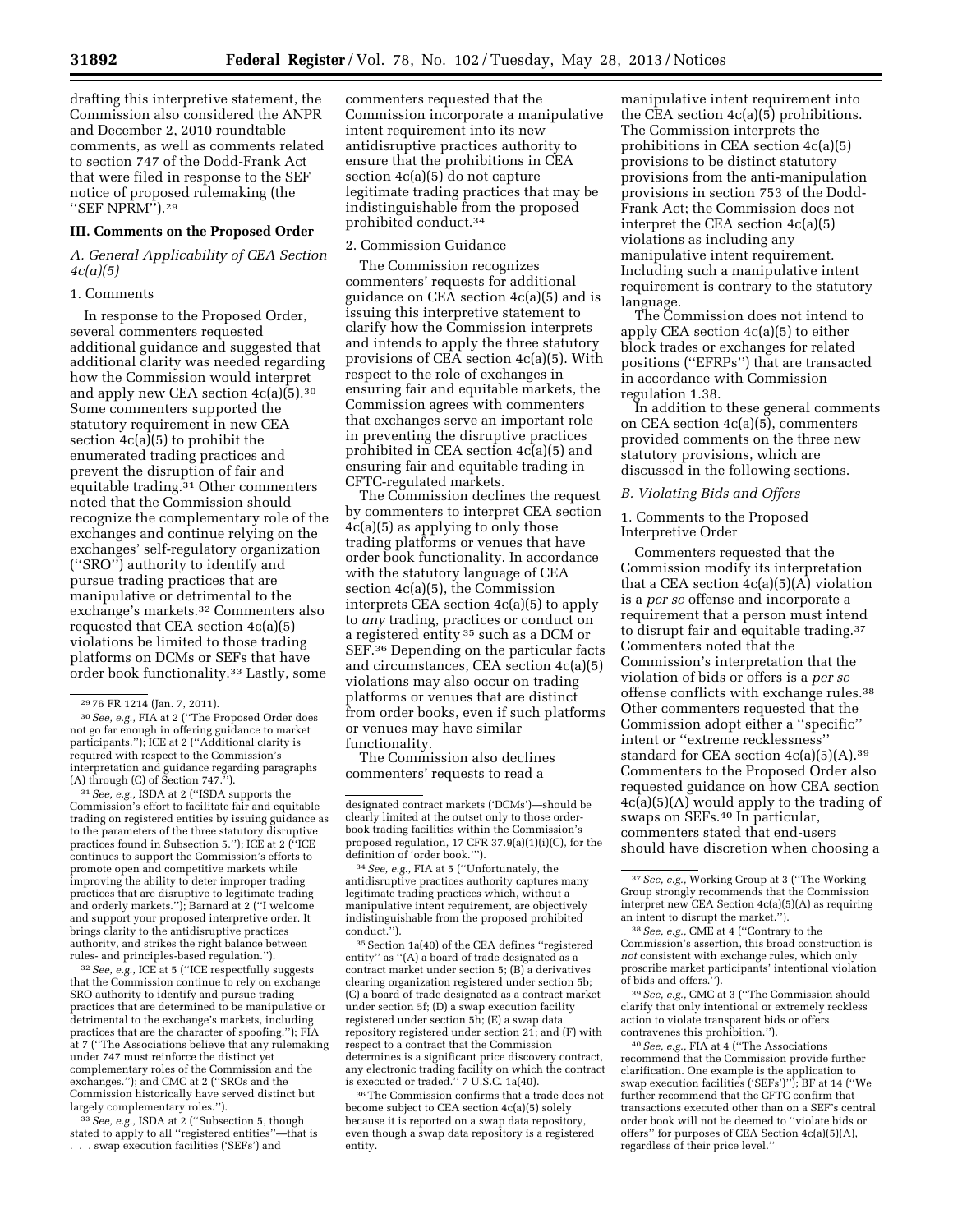counterparty and also requested clarification on whether market participants may consider additional non-price factors when trading on a SEF.<sup>41</sup> Commenters also requested guidance on whether CEA section 4c(a)(5)(A)'s prohibition applies to bids and offers on non-cleared swaps.42 Commenters also stated that swaps with different clearing destinations should not be deemed comparable for the purposes of CEA section  $4c(a)(5)(A).43$ 

Commenters further asked whether CEA section 4c(a)(5)(A) requires market participants to transact at the best price across a particular SEF's different trading systems or platforms, such as the SEF's order book and request-forquote system. Commenters also asked for clarification on how CEA section 4c(a)(5)(A) applies to request-for-quote systems on SEFs and whether requestfor-quotes (''RFQs'') must interact with the SEF's order book or centralized electronic screen.44 One commenter stated that the Proposed Order would effectively impose a ''trade through'' requirement on market participants executing swap transactions across a particular SEF's trading systems or platforms.45 Commenters further requested that the Commission confirm that the final order would not create a best execution requirement across multiple SEFs.46

A commenter also agreed with the statement in the Proposed Order that

42*See, e.g.,* MarketAxess at 3 (''The final order should make clear that the CFTC's interpretation of new CEA § 4c(a)(5)(A) does not apply to uncleared swaps.'').

43*See, e.g.,* Consolidated Banks at 14 (''Nor should swaps with different bilateral counterparties or clearing destinations be deemed comparable to each other for such purposes.'').

44*See, e.g.,* MarketAxess at 3 (''We ask that the Commission confirm in its final Interpretive Order that a person would not violate bids or offers by buying or selling a contract on a SEF's Request for Quote System when that contract is available to buy or sell at a 'better' price through another permitted execution method offered by that SEF such as an Order Book or a centralized electronic screen.'').

45*See, e.g.,* GFI at 2 (''GFI believes that the Proposed Interpretation would effectively impose a trade-through rule on SEFs that utilize trading methods that are not strictly automated, and that such a requirement is neither required by the Dodd-Frank Act nor furthers the purposes of the CEA.'').

46*See, e.g.,* Working Group at 3 (''The Working Group supports the Commission's statement 'section 4c(a)(5)(A) does not create any sort of best execution standard across multiple trading platforms and markets; rather, a person's obligation to not violate bids or offers is confined to the specific trading venue which he or she is utilizing at a particular time' and strongly recommends that such interpretation of new CEA Section 4c(a)(5)(A) be adopted in any final interpretive order.'').

CEA section  $4c(a)(5)(A)$  should not apply where an individual is ''buying the board'' and executing a sequence of trades to buy all available bids or sell to all available offers on the order book in accordance with the rules of the facility executing the trades.47

#### 2. Commission Guidance

The Commission declines requests to interpret CEA section  $4c(a)(5)(A)$  as applying only where a person intends to disrupt fair and equitable trading. The Commission interprets CEA section 4c(a)(5)(A) as a *per se* offense. Congress did not include an intent requirement in CEA section 4c(a)(5)(A) as it did in both CEA sections  $4c(a)(5)(B)$  and  $4c(a)(5)(C)$ . Therefore, the Commission does not interpret CEA section  $4c(a)(5)(A)$  as requiring the Commission to show that a person acted with *scienter* in violating bids and offers (e.g., that a person acted with either the intent to disrupt fair and equitable trading or with the intent to violate bids and offers). Unlike certain exchange rules that prohibit the intentional violation of bids and offers, the statutory language of CEA section 4c(a)(5)(A) does not contain a similar intent requirement.48 While the Commission's determination of whether to bring an enforcement action depends on facts and circumstances, the Commission does not, for example, intend to exercise its discretion to bring an enforcement action against an individual who, purely by accident, makes a one-off trade in violation of CEA section  $4c(a)(5)(A)$ . Whether such an accidental violation gives rise to some other violation of the CEA or Commission regulations depends, again, on the facts and circumstances of the particular situation.

As a general matter, the Commission interprets CEA section 4c(a)(5)(A) as operating in any trading environment where a person is not utilizing trading algorithms that automatically match the best price for bids and offers. With respect to SEFs, the Commission interprets CEA section 4c(a)(5)(A) as being applicable only when a person is using a SEF's ''order book,'' and not when a person uses a SEF's other execution methods (such as the RFQ system in conjunction with the order book). The Commission recognizes that market participants may consider a number of factors in addition to price when trading or executing less liquid swaps, which are more likely to be

traded on a SEF's RFQ system or a different execution method. However, as SEFs and the swaps markets evolve, the Commission may revisit these issues in the future. The Commission agrees with commenters that parties trading noncleared swaps may take into consideration factors other than price, such as counterparty risk, when determining how to best execute their trades.49 Therefore, the Commission interprets CEA section 4c(a)(5)(A) as not applying to non-cleared swap transactions, even if they are transacted on or through a registered entity. In such swap transactions, the credit considerations of the counterparties are important components of choosing which bid or offer to accept.

The Commission also agrees with commenters that parties may take into account clearing considerations, such as the use of a particular clearing house, when trading cleared swaps on certain platforms on a SEF or on a DCM.50 The Commission interprets CEA section 4c(a)(5)(A)'s prohibition as not applying to bids or offers on swaps that would be cleared at different clearing houses because each clearing house may have different cost, risk, and material clearing features.51 For example, the choice of a clearing house may affect a party's net and gross outstanding exposures, which may result in differing capital and cost of financing effects. Additionally, the pricing of swaps may also incorporate other potential considerations such as the available credit capacity at the clearing member or clearing house, margining arrangements, or post-trade market risk.

Therefore, the Commission interprets CEA section  $4(c)(a)(5)(A)$  as prohibiting a person from buying a contract on a registered entity at a price that is higher than the lowest available price offered for such contract or selling a contract on a registered entity at a price that is lower than the highest available price bid for such contract subject to the situations described above. Such

50As stated previously, the Commission interprets new CEA section 4c(a)(5)(A) as applying to any cleared swap traded on a SEF's order book, regardless of whether such cleared swap is subject to the mandatory trade execution requirement of new CEA section 2(h).

<sup>41</sup>*See, e.g.,* Coalition at 4 (''An interpretation that precludes end-users from exercising discretion in its counterparty selection could force end-users to make sub-optimal decisions when determining the most suitable swap counterparty on a given transaction.'').

<sup>47</sup>*See* CME at 3 (''We also concur with the Commission's determination that this section does not apply where an individual is 'buying the board.' '').

<sup>48</sup>*See, e.g.,* New York Mercantile Exchange Rule 514.A.3; Minneapolis Grain Exchange Rule 731.00.

<sup>49</sup>*See, e.g.,* Coalition at 3 (''To understand the impact of applying section 4c(a)(5)(A) to noncleared transactions executed off-facility, we have to understand how corporate treasurers have a fiduciary duty to optimize numerous factors—not solely the transaction price of a particular derivative—in achieving 'best execution' '').

<sup>51</sup>*See, e.g.,* GFI at 2 (''Because market participants that execute transactions on a SEF may clear their transactions at different clearinghouses, they must have the flexibility to take factors other than price into account when executing transactions on a SEF.'').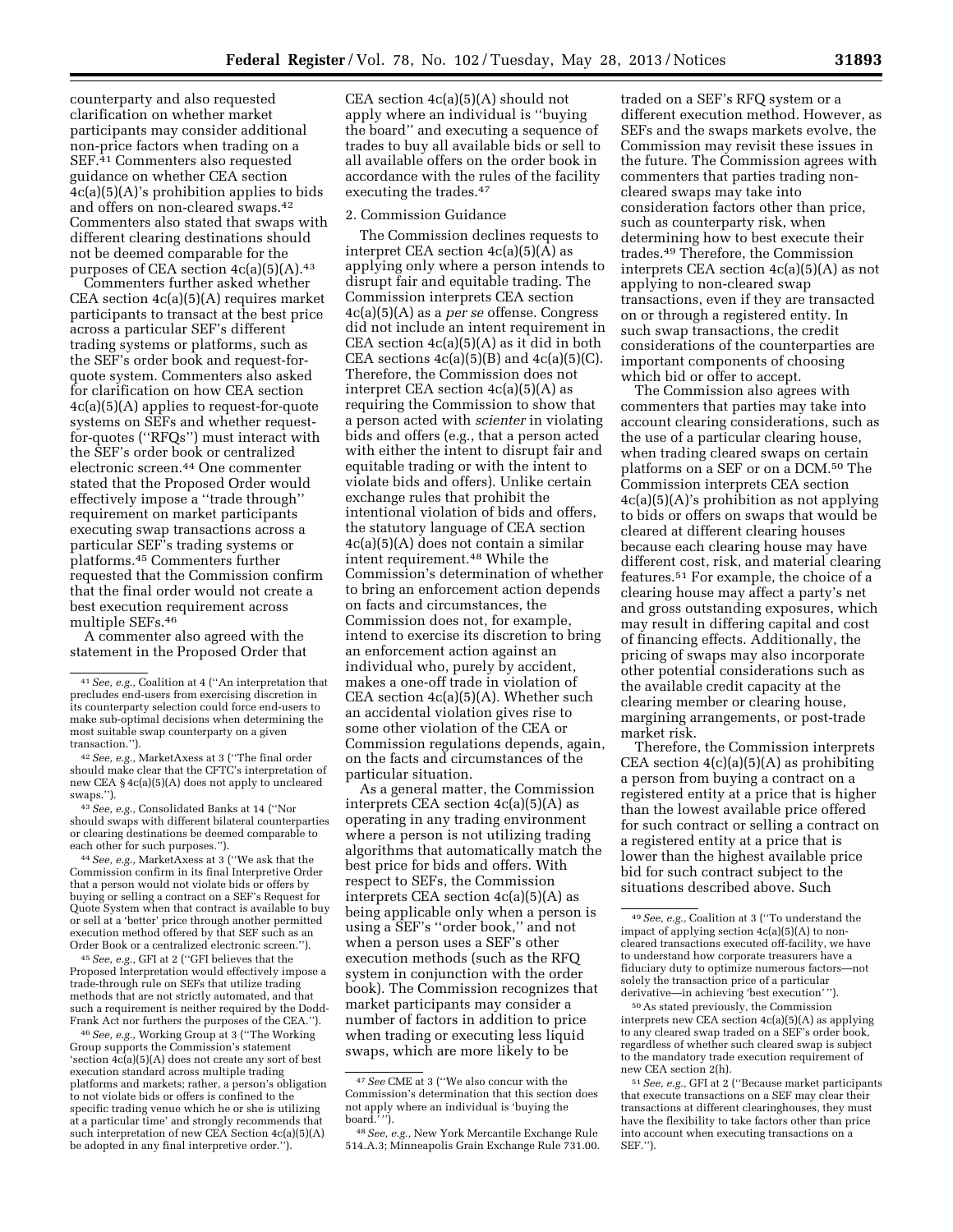conduct, regardless of intent, disrupts fair and equitable trading by damaging the price discovery function of CFTCregulated markets. By adopting a policy that market participants cannot execute trades at prices that do not accurately reflect the best price for such contracts, this interpretive statement furthers the CEA's purpose of ensuring the integrity of the price discovery process by helping ensure that the prices disseminated to market users and the public reflect bona fide prices that accurately reflect the normal forces of supply and demand.

The Commission further recognizes that at any particular time the best price in one trading environment such as a particular SEF may differ from the best price in a different trading environment such as a second, distinct SEF. Accordingly, the Commission does not interpret CEA section  $4c(a)(5)(A)$  as creating any sort of best execution standard across multiple registered entities, including SEFs or DCMs; rather, the Commission interprets a person's obligation to not violate bids or offers as applying only to the specific registered entity being utilized at a particular time.52

The Commission does not interpret CEA section 4c(a)(5)(A) as applying where an individual is executing a sequence of trades to buy all available offers or sell to all available bids on an order book in accordance with the rules of the facility on which the trades were executed. Similar to the treatment of block trades and EFRPs described above, the Commission expects that ''buying the board'' transactions, absent other facts and circumstances, would not violate CEA section 4c(a)(5) or disrupt fair and equitable trading.

*C. Disregard for the Orderly Execution of Transactions During the Closing Period* 

1. Comments to the Proposed Interpretive Order

Commenters supported the Commission's proposed guidance that accidental or negligent conduct does not constitute a violation of new CEA section  $4c(a)(5)(B)$ .<sup>53</sup> With respect to the *scienter* required for a CEA section 4c(a)(5)(B) violation, commenters requested that the Commission require, at a minimum, a *scienter* of ''extreme recklessness.'' 54 Commenters also stated that manipulative intent should be required to violate CEA section  $4(c)(a)(5)(B)$  and that these prohibitions should be limited to manipulative conduct such as ''banging'' or ''marking the close.'' 55

Commenters requested that the Commission provide additional clarity regarding the meaning of the term ''closing period'' as used in CEA section 4c(a)(5)(B).56 Commenters expressed the view that, unlike futures, certain swaps, such as physical products that are priced using indices, do not have defined closing periods.57 Some commenters disagreed with the Commission's view that the prohibition on disorderly execution of transactions should extend to conduct occurring outside the closing period.58

subsection (B).''). 54*See id.* (''We believe that the Commission should provide in its final order that a violation of subsection (B) requires a showing of scienter—that is, that the person acted knowingly, intentionally, or with extreme recklessness to commit the

<sup>55</sup> See, e.g., FIA at 5 ("The Commission should clarify that traditionally accepted types of market manipulation, such as 'banging the close,' 'marking the close' and pricing window manipulation fall under Section  $4c(a)(5)(B)$ . . . . Additionally, the Commission should clarify that manipulative intent<br>is required to violate Section  $4c(a)(5)(B)$ ").

<sup>56</sup> See, e.g., BGA at 3 ("BGA is concerned that the Commission has not provided sufficient clarity around the terms 'orderly execution,' 'disruptive conduct,' or 'closing period.' ''); CME at 5 (''We understand that the Commission cannot precisely define the parameters of 'orderly execution' and whether certain executions during the closing period are 'orderly' must necessarily be inferred from the totality of the facts and circumstances Indeed, we noted in our comment letter in response to the ANPR that 'orderly execution' can be evaluated only in the context of the specific instrument, market conditions, and participant

<sup>57</sup> See id. ("It appears that the Commission is changing the definition of 'closing period' relating to physical products that are pricing using indices or benchmarks. These products do not have defined closing periods; therefore, it is inappropriate to apply a 'closing period' concept to them.'').

<sup>58</sup> See, e.g., CME at 6 ("It is unclear how trading practices or conduct outside of the 'closing period'

Commenters also requested that the Commission further clarify the term ''orderly execution'' as set forth in section CEA section  $4c(a)(5)(B)$ .<sup>59</sup> Commenters stated that the Commission should not engage in *post hoc*  evaluations as to what types of trading, conduct, or practices violate CEA section  $4c(a)(5)(B).<sup>60</sup> Comments also$ claimed that having the Commission rely on concepts of orderliness as developed in securities law precedent was problematic because of the significant differences between the securities and CFTC-regulated markets.61 Commenters further stated that requiring market participants to assess market conditions before trading conflicts with the Commission's assertion that CEA section 4c(a)(5)(B) will not capture legitimate trading behavior.62 Commenters also noted that in today's highly automated trading environments, it is impractical for market participants to assess market conditions prior to the entry of each order.63

59*See, e.g.,* BGA at 3 (''BGA is concerned that the Commission has not provided sufficient clarity around the terms 'orderly execution,' 'disruptive conduct,' or 'closing period.' ''); CME at 5 (''We understand that the Commission cannot precisely define the parameters of 'orderly execution' and whether certain executions during the closing period are 'orderly' must necessarily be inferred from the totality of the facts and circumstances. Indeed, we noted in our comment letter in response to the ANPR that 'orderly execution' can be evaluated only in the context of the specific instrument, market conditions, and participant circumstances at the time in question.'').

60*See, e.g.,* MFA at 4 (''The definition of the term 'orderly' is not only vague, but also subjective and would allow for post hoc judgments as to what constitutes violative, disruptive conduct.''); FIA at 5 (''Market participants should not fear that their trading activity may be the subject of a post hoc analysis which labels a trade or a series of trades ''disruptive.' '').

61*See, e.g.,* CME at 6–7 (''In light of these and other significant differences that exist in their respective market and regulatory structures, as well as the fundamental purposes of the markets, we caution the Commission against importing securities-based concepts to the derivatives markets.'').

62*See id.* (Requiring participants to assess market conditions and consider how their trading may affect orderly execution during the closing period is ''at odds with the Commission's assertion that this section 'will not capture legitimate trading behavior and is not a trade for those who act in good faith.' '').

63*See, e.g.,* CME at 4 (''Given today's highly automated environment and the millisecond speed with which liquidity can be sourced, consumed and withdrawn, it is impractical to require such analysis prior to the entry of each order, much less presume that market participants can always accurately assess market conditions or divine market impact, particularly during the closing period which is often the most volatile period of the day and a period in which certainty of execution may be a more material consideration than price.'').

<sup>52</sup>A person's obligation to not violate bids or offers is confined to the particular SEF or DCM he is utilizing at a particular time and does not extend across multiple SEFs or DCMs or between different trading systems or platforms within a particular SEF or DCM, such as between a pit and any electronic trading platform within a DCM or a SEF's ''order book'' and RFQ system in conjunction with the order book. However, as the swaps and SEF markets evolve, the Commission may revisit these issues in other Commission regulations. For example, the Commission may consider whether a person's obligation to not violate bids or offers when trading swaps should extend across multiple SEFs or DCMs or across a particular SEF's different trading systems or platforms, including whether the CEA section 4c(a)(5)(A) prohibition should apply to the scenario where market participants can access multiple SEFs through one trading platform.

<sup>53</sup>*See, e.g.,* CME at 4 (''We commend the Commission for clarifying that, consistent with the plain language of Section 747, accidental or negligent conduct does not constitute a violation of

would demonstrate intentional or reckless disregard for the orderly execution of transactions during the closing period.'').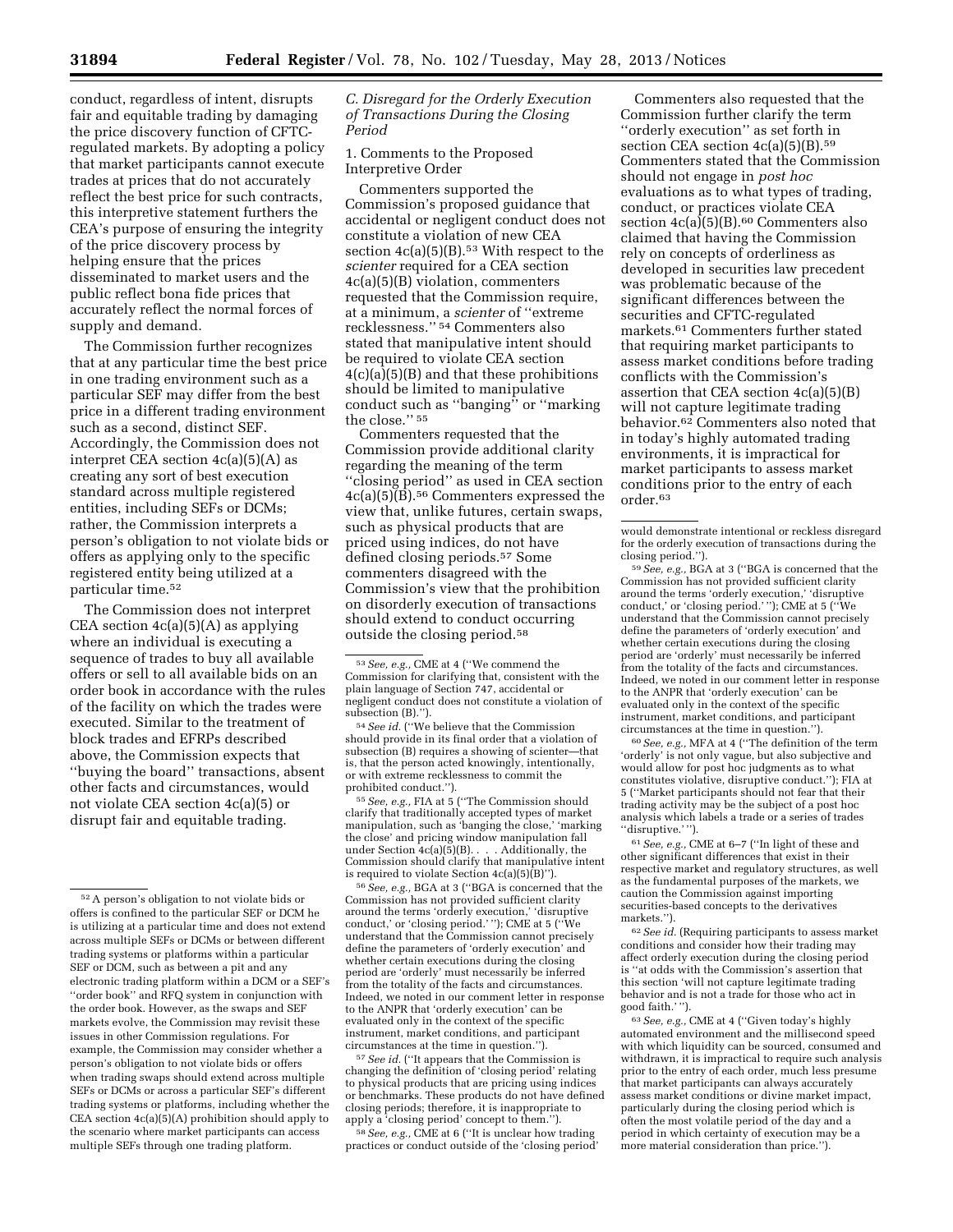### 2. Commission Guidance

The Commission interprets Congress's inclusion of a *scienter* requirement in CEA section  $4c(a)(5)(B)$  as meaning that accidental, or even negligent, trading, practices, or conduct will not be a sufficient basis for the Commission to claim a violation under CEA section 4c(a)(5)(B). The Commission interprets CEA section 4c(a)(5)(B) as requiring a market participant to at least act recklessly to violate CEA section 4c(a)(5)(B).64 The Commission declines to interpret CEA section 4c(a)(5)(B) to include either an extreme recklessness standard or a manipulative intent requirement because this modification would alter the *scienter* standard mandated by the statute, which prohibits conduct that demonstrates ''intentional or reckless disregard for the orderly execution of transactions during the closing period.'' 65 Recklessness is a well-established *scienter* standard, which has consistently been defined as conduct that ''departs so far from the standards of ordinary care that it is very difficult to believe the actor was not aware of what he or she was doing.'' 66 Consistent with long-standing precedent under commodities and securities law, the Commission intends to apply this commonly-known definition of recklessness to CEA section 4c(a)(5)(B). A person with manipulative intent, such as one attempting to ''bang'' or ''mark the close'' may also intend to disrupt

65 7 U.S.C. 4c(a)(5)(B).

66 *Drexel Burnham Lambert Inc.* at 748; *see also Sundstrand Corp.* v. *Sun Chem. Corp.,* 553 F.2d 1033, 1045 (7th Cir. 1977), *cert. denied,* 434 U.S. 875 (1977) (holding that recklessness under SEC Rule 10b–5 means ''an extreme departure from the standards of ordinary care, and which presents a danger of misleading buyers or sellers that is either known to the defendant or is so obvious that the actor must have been aware of it'') (internal quotation marks and citation omitted); *SEC* v. *Platforms Wireless Int'l Corp.,* 617 F.3d 1072, 1093– 94 (9th Cir. 2010) (''scienter [under SEC Rule 10b– 5] requires either deliberate recklessness or conscious recklessness, and [ ] it includes a subjective inquiry turning on the defendant's actual state of mind'') (internal quotation marks and citations omitted). *See also,* the final rules issued by the Commission on July 14, 2011 (Prohibition on the Employment, or Attempted Employment, of Manipulation and Deceptive Devices and Prohibition on Price Manipulation), 76 FR, July 14, 2011.

The Commission interprets the prohibition in CEA section 4c(a)(5)(B) to apply to any trading, conduct, or practices occurring within the closing period that demonstrates an intentional or reckless disregard for the orderly execution of transactions during the closing period. The Commission interprets the closing period to be defined generally as the period in the contract or trade when the settlement price is determined under the rules of a trading facility such as a DCM or SEF. Closing periods may include the time period in which a daily settlement price is determined, the expiration day for a futures contract, and any period of time in which the cash-market transaction prices for a physical commodity are used in establishing a settlement price for a futures contract, option, or swap (as defined by the CEA). With respect to swaps, the Commission interprets a swap as being subject to the provisions of section 4c(a)(5)(B) if a DCM or SEF determines that a settlement or pricing period exists for that particular swap.67 Additionally, the Commission's policy is that conduct outside the closing period may also disrupt the orderly execution of transactions during the closing period and may thus form the basis of a violation under CEA section 4c(a)(5)(B) and any other applicable CEA sections. For example, a CEA section 4c(a)(5)(B) violation may occur when a market participant accumulates a large position in a product or contract in the period immediately preceding the closing period with the intent (or reckless disregard) to disrupt the orderly execution of transactions during that product's, or a similar product's, defined closing period.

The Commission interprets CEA section 4c(a)(5)(B) violations as including not only executed orders by market participants that disrupt the orderly execution of transactions during the closing period, but also any bids and offers submitted by market participants that disrupt the orderly execution of transactions during the closing period. For example, bids and offers submitted by a person, even if they are not

executed against by other market participants, may disrupt orderly trading in the closing period by sending false signals to the marketplace that consequently affect the trading behavior of market participants in the closing period. As such, bids and offers submitted by a person who intends to cancel the bid or offer before execution may have violations of both CEA section 4c(a)(5)(B), a disruption of orderly trading in the closing period, and CEA section 4c(a)(5)(C), ''spoofing.''

Similar to other scienter-based violations of the CEA, the Commission intends to consider all of the relevant facts and circumstances when determining whether a person violated CEA section 4c(a)(5)(B). The Commission recognizes that an evaluation of ''orderly execution'' should be based on the totality of the facts and circumstances as of the time the person engaged in the relevant trading, practices, or conduct—i.e., the Commission intends to consider what the person knew or should have known, and the information available at the time he or she was engaging in the conduct at issue. For example, a CEA section 4c(a)(5)(B) violation would not occur simply because a person's execution of orders during the closing period had a substantial effect on a contract's settlement price; rather, such person's conduct must also demonstrate an intentional or reckless disregard for the orderly execution of transactions during the closing period.

While the Commission recognizes there are differences between securities markets and CFTC-regulated markets, fundamental concepts of how an orderly market should function are similar in both markets. In light of the differences between these two markets, the Commission will be guided, but not controlled, by the substantial body of judicial precedent applying the concepts of orderly markets established by the courts with respect to the securities markets. To this end, the Commission's policy is that an orderly market may be characterized by, among other things, parameters such as a rational relationship between consecutive prices, a strong correlation between price changes and the volume of trades, levels of volatility that do not dramatically reduce liquidity, accurate relationships between the price of a derivative and the underlying such as a physical commodity or financial instrument, and reasonable spreads between contracts for near months and

<sup>64</sup>*See, e.g., Hammond* v. *Smith Barney, Harris Upham & Company, Inc.,* [1990–1992 Transfer Binder] Comm. Fut. L. Rep. (CCH) ¶ 24,617 (CFTC Mar. 1, 1990) (scienter requires proof that a defendant committed the alleged wrongful acts ''intentionally or with reckless disregard for his duties under the Act''); *Drexel Burnham Lambert, Inc.* v. *CFTC*, 850 F.2d 742, 748 (DC Cir. 1988) (holding that recklessness is sufficient to satisfy scienter requirement and that a reckless act is one where there is so little care that it is ''difficult to believe the [actor] was not aware of what he was doing'') (*quoting First Commodity Corp.* v. *CFTC*, 676 F.2d 1, 7 (1st Cir. 1982)).

the orderly execution of transactions during the closing period, but the finding of a manipulative intent is not a prerequisite for a finding of a violation of CEA section  $4c(a)(5)(B)$ .

 $\rm ^{67}$  The Commission disagrees with commenters that physical products priced using indices or benchmarks do not have defined closing periods. For physical products priced using indices, price reporting agencies may use the transaction prices during a certain window of time to calculate price indexes. Market participants have the same ability to disrupt trading during these windows of time as they do during the closing periods as defined by the DCM or SEF.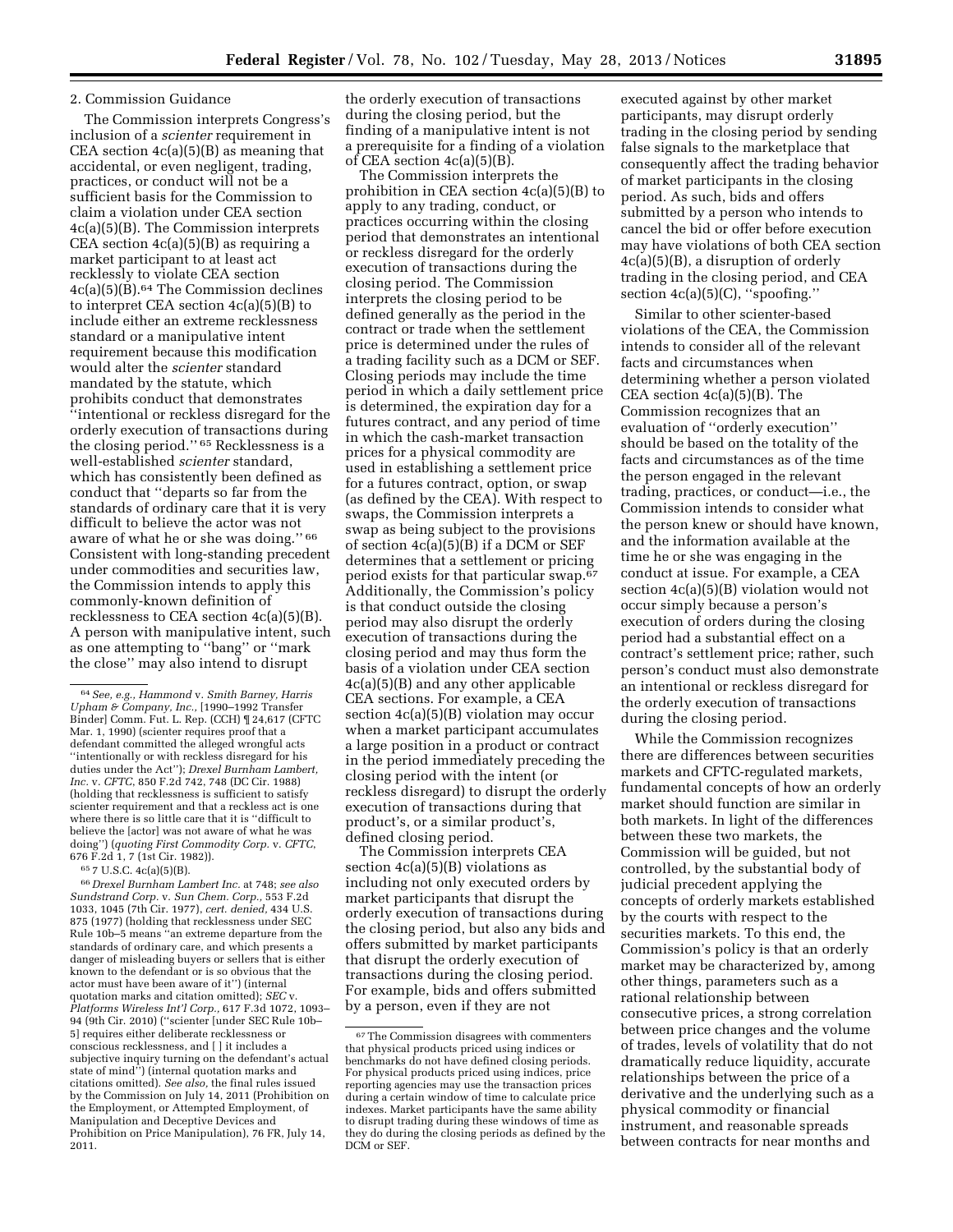for remote months.68 For example, trading in a manner that intentionally or recklessly causes the price relationships between the price of a derivative and the underlying commodity to diverge, or cause spreads between contracts for near months and for remote months to diverge could constitute a violation of the statute.

Finally, the Commission recommends that market participants should assess market conditions and consider how their trading practices and conduct affect the orderly execution of transactions during the closing period. Market participants should assess market conditions before placing a bid or offer, or executing an order, because this will help prevent market participants from engaging in trading, practices, or conduct that disrupts fair and equitable trading in CFTC-regulated markets.

## *D. ''Spoofing''*

1. Comments to the Proposed Interpretive Order

Commenters requested additional Commission guidance on the definition of ''spoofing'' as set forth in CEA section 4c(a)(5)(C).69 Commenters stated that any violations should not capture legitimate trading behavior. For example, to differentiate ''spoofing'' from legitimate trading behavior, commenters state that any person violating CEA section  $4c(a)(5)(C)$  must also intend to mislead market participants and to exploit that deception for the spoofing entity's benefit.70 Commenters further requested that if a bid or offer has the risk of being hit or lifted by the market, for any period of time, such trading activity should be exempt from being classified as a ''spoofing'' violation.71 Commenters

70*See, e.g.,* CMC at 4 (''The distinguishing characteristic between 'spoofing' that should be covered by Section 747(C) and the legitimate cancellation of other unfilled or partially filled orders is that 'spoofing' involves the intent to enter non bona fide orders for the purpose of misleading market participants and exploiting that deception for the spoofing entity's benefit.'').

71*See, e.g.,* BGA at 4 (''BGA recommends the Commission clarify that, if a bid or offer has the risk of being hit or lifted by the market, for any period

expressed a similar view that partial fills should also be exempt from the definition of ''spoofing.'' 72 Lastly, one commenter stated CEA section 4c(a)(5)(C) violations should only be applicable to order-book facilities.73

#### 2. Commission Guidance

The Commission interprets a CEA section 4c(a)(5)(C) violation as requiring a market participant to act with some degree of intent, or *scienter,* beyond recklessness to engage in the ''spoofing'' trading practices prohibited by CEA section 4c(a)(5)(C). Because CEA section 4c(a)(5)(C) requires that a person intend to cancel a bid or offer before execution, the Commission does not interpret reckless trading, practices, or conduct as constituting a ''spoofing'' violation.74 Additionally, the Commission interprets that a spoofing violation will not occur when the person's intent when cancelling a bid or offer before execution was to cancel such bid or offer as part of a legitimate, good-faith attempt to consummate a trade. Thus, the Commission interprets the statute to mean that a legitimate, good-faith cancellation or modification of orders (e.g., partially filled orders or properly placed stop-loss orders) would not violate section CEA 4c(a)(5)(C). However, the Commission does not interpret a partial fill as automatically exempt from being classified as ''spoofing'' and violating CEA section  $4c(a)(5)(C)$ .

When distinguishing between legitimate trading (such as trading involving partial executions) and ''spoofing,'' the Commission intends to evaluate the market context, the person's pattern of trading activity (including fill characteristics), and other relevant facts and circumstances. For example, if a person's intent when placing a bid or offer was to cancel the entire bid or offer prior to execution and not attempt to consummate a legitimate

73*See, e.g.,* ISDA at 4 (''The entire Proposed Guidance discussion of spoofing is in exchange terminology and facially applicable only in an exchange environment. Again, we believe this is, if applicable at all, applicable at this time only to Order-Book facilities.'').

74Similar to violations under CEA section 4c(a)(5)(B), the Commission does not interpret CEA section 4c(a)(5)(C) as reaching accidental or negligent trading, practices, or conduct. 75*See* 76 FR at 14947.

trade, regardless of whether such bid or offer was subsequently partially filled, that conduct may violate CEA section  $4c(a)(5)(C)$ .

The Commission interprets and intends to apply CEA section 4c(a)(5)(C) as covering bid and offer activity on all products traded on all registered entities, including DCMs and SEFs. The Commission further interprets CEA section 4c(a)(5)(C) to include all bids and offers in pre-open periods or during other exchange-controlled trading halts. As noted earlier, the Commission does not interpret CEA section 4c(a)(5)(C) as restricting ''spoofing'' violations to trading platforms and venues only having order book functionality. ''Spoofing'' may possibly occur on any trading platform or venue where a market participant has the ability to either (a) send executable bids and offers to market participants or (b) transact against resting orders.

The Commission provides four nonexclusive examples of possible situations for when market participants are engaged in ''spoofing'' behavior,75 including: (i) Submitting or cancelling bids or offers to overload the quotation system of a registered entity, (ii) submitting or cancelling bids or offers to delay another person's execution of trades, (iii) submitting or cancelling multiple bids or offers to create an appearance of false market depth, and (iv) submitting or canceling bids or offers with intent to create artificial price movements upwards or downwards. The Commission also does not intend to apply the ''spoofing'' provision as covering market communications such as authorized pretrade communications.

As with other intent-based violations, the Commission intends to distinguish between legitimate trading and ''spoofing'' by evaluating all of the facts and circumstances of each particular case, including a person's trading practices and patterns. The Commission does not interpret a CEA section 4c(a)(5)(C) violation as requiring a pattern of activity; the Commission interprets CEA section 4c(a)(5)(C) such that even a single instance of trading activity can violate CEA section 4c(a)(5)(C), provided that the activity is conducted with the prohibited intent.

Issued in Washington, DC, on May 20, 2013, by the Commission.

### **Christopher J. Kirkpatrick,**

*Deputy Secretary of the Commission.* 

<sup>68</sup>While the role of market specialists is unique to the securities markets as of this time, the economic concepts applicable to orderly markets in securities markets may help guide the Commission when analyzing orderly trading in CFTC-regulated markets.

<sup>69</sup>*See, e.g.,* ICE at 4 (''The Commission should provide additional guidance as to what specific types of improper trading practices or activity would be broadly characterized as being spoofing and 'of the character of' spoofing.'').

of time, this activity be deemed legitimate conduct and not be deemed 'spoofing.'").

<sup>&</sup>lt;sup>72</sup> See, e.g., FIA at 6 ("Traders engage in legitimate trading practices that are unintentionally captured by Section 747's definition of 'spoofing.' For example, traders may enter larger than necessary orders to ensure their hedging or delivery needs are met and, once met, they may then cancel part of the original order.'').